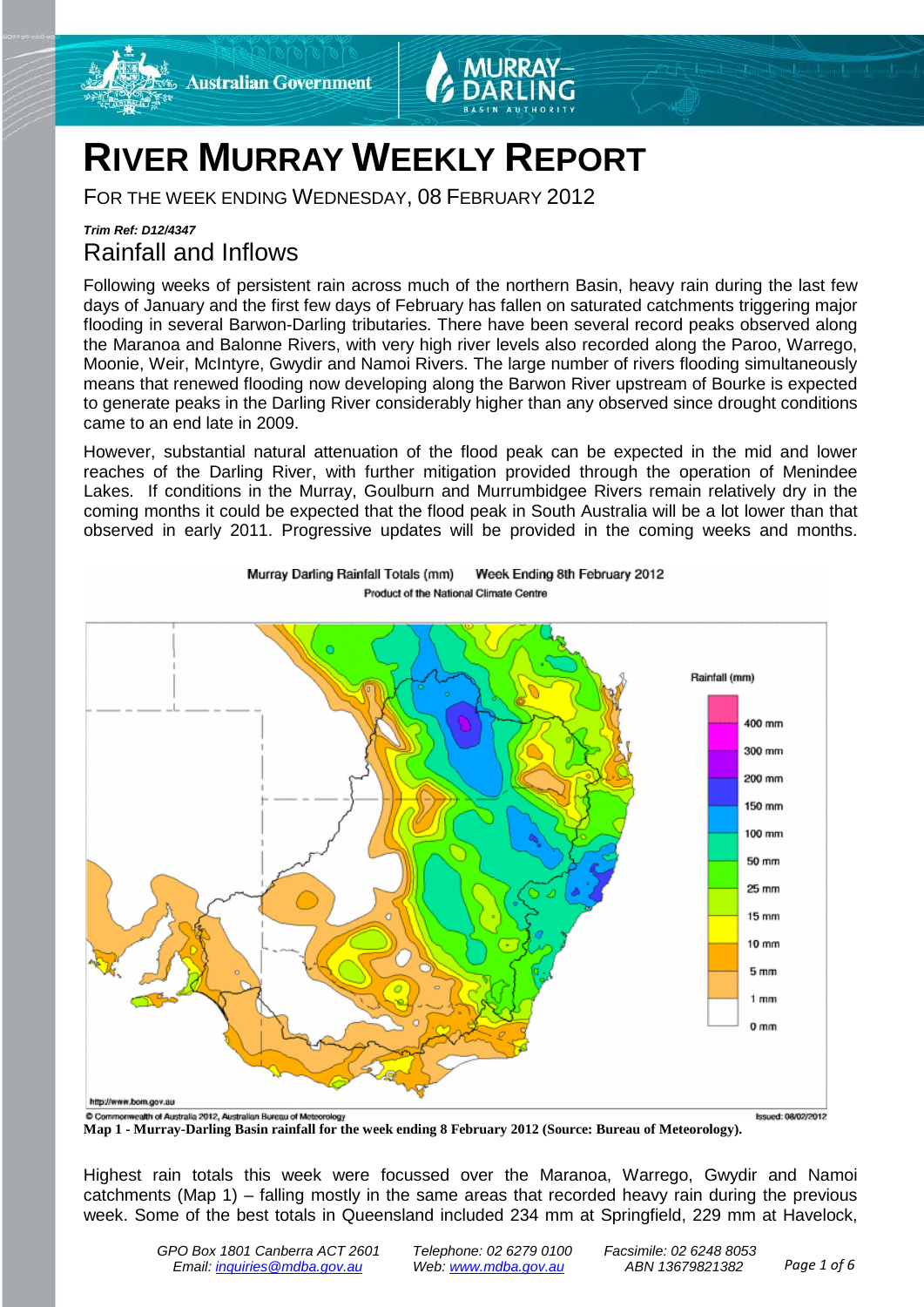

188 mm at Mitchell, 178 mm at Mungallala, 157 mm at Nindigully and 153 mm at St George. In NSW, there was 191 mm at Mogil Mogil, 153 mm at Tamworth, 139 mm at Bellata, 108 mm at Mudgee and 104 mm at Moree. Elsewhere, rain totals between 25 and 100 mm fell across many parts of the NSW slopes and ranges, while in the south-western half of the Basin, conditions were relatively dry.

Peak flows are now moving along the Maranoa, Balonne, Gwydir and Namoi Rivers and into the Barwon with considerable flood plain inundation across the region. The Bureau of Meteorology is currently forecasting a peak of 13.5 metres to arrive at Walgett early next week (corresponding to a flow in excess of 300,000 ML/day) and at this stage a peak at Bourke is expected in late February or early March with flows also forecast to go above 300,000 ML/day. For comparison, the highest flow recorded at Bourke during the early 2011 flood was 88,000 ML/day. For more information regarding flood warnings, see the Bureau of Meteorology website at [www.bom.gov.au/](http://www.bom.gov.au/) .

In the upper Murray catchments, flows have generally receded during the past week following the small peaks observed during the previous week. At Jingellic the River Murray is currently flowing at 2,100 ML/day after beginning the week at just under 10,000 ML/day. On the Ovens River, the flow at Wangaratta has receded from 2,200 to 900 ML/day. Some rainfall is forecast in the coming days for south-eastern Australia and possible stream rises in the upper Murray catchments are forecast.

# River Operations

MDBA active storage is currently 6,554 GL (76% capacity), which is an increase of 2 GL since last week. The total storage at Dartmouth Reservoir increased by 3 GL during the week and is now 2,963 GL (77% capacity). The release, measured at Colemans, is 200 ML/day. At Hume Reservoir, the total volume is currently 2,063 GL (69% capacity), which is a decrease of 32 GL since last week. The flow past Doctors Point initially fell away to 8,500 ML/day earlier in the week due to reduce demand and a short period of higher inflows from the Ovens River, but rose to 9,900 ML/day on the weekend where it has held steady for the last few days.

At Yarrawonga Weir, the pool level was slowly drawn down over the week and is currently 124.8 m AHD. Diversions at the irrigation offtakes stayed low this week totalling around 25 GL compared with 44 GL last week and 63 GL a month ago. The release from Yarrawonga Weir has been reduced from 10,600 ML/day at the start of the week to 7,000 ML/day where it has been held steady for the last few days.

Diversions to Gulpa Creek were reduced this week due to the completion of the environmental watering of Reed Bed Swamp (Figure 1) - the final phase of the spring-summer Barmah-Millewa environmental watering event. There is now sufficient water in the wetland to enable fledging of the few remaining chicks. Isolating the wetland will allow the critical drying phase to continue. The flow to Gulpa Creek will reduce to the normal summer minimum of 350 ML/day over the coming week. Diversions to the Edward River were around 1,500 ML/day this week.

Downstream on the Edward River at Stevens Weir, the pool is currently 4.88 m on the local gauge. An environmental pulse of around 600 ML/day is currently flowing to the Colligen Creek. The flow will increase to around 800 ML/d in the coming week. Diversions at the Wakool Main Canal stayed low this week averaging only 700 ML/day compared with 1,400 ML/d last week. The flow downstream of Stevens Weir averaged around 750 ML/day.

On the Goulburn River the flow at McCoys Bridge is currently 1,300 ML/day. At Torrumbarry Weir the pool level is steady at 86.05 m AHD, while diversions to the National Channel have increased from 2,000 ML/day to 3,000 ML/day during the unregulated flow access period. The flow downstream of the weir held relatively steady around 5,600 ML/day, but is expected to fall away toward 4,000 ML/day in the coming week.

Further downstream, inflow from the Murrumbidgee River increased to 1,400 ML/day and is expected to reach around 4,000 ML/day next week. At Euston Weir, the flow held steady at 5,700 ML/day, but will rise over the next two weeks under the influence of inflows from the Murrumbidgee River. At Mildura the flow averaged 5,600 ML/day and is expected to hold steady over the coming week.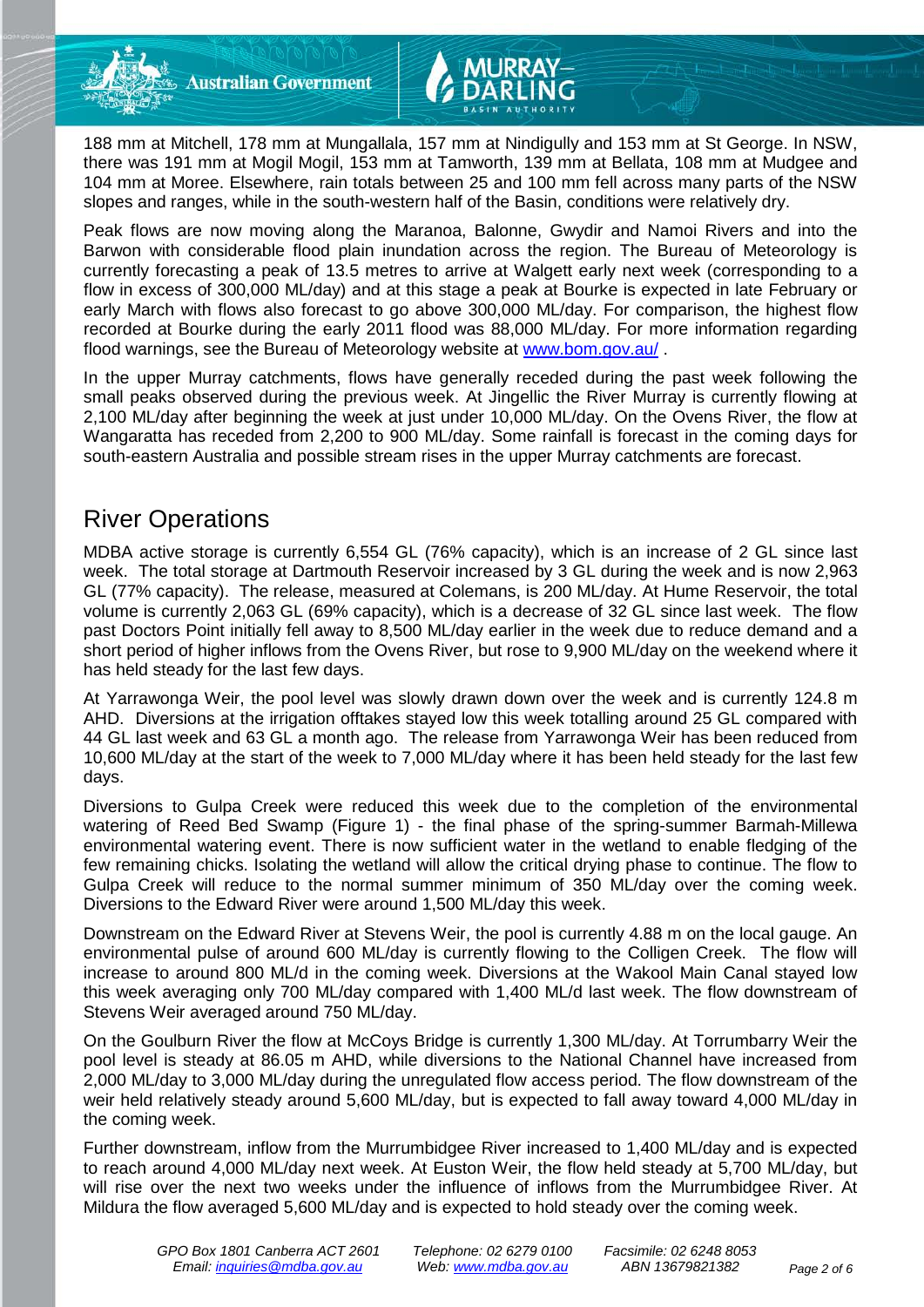

**Figure 1 - North Reed Bed swamp in the Barmah-Millewa forest, late January 2012. The recently completed environmental watering event at Barmah-Millewa forest has benefitted vegetation and wildlife, while improving flows downstream on the river.**

At Menindee Lakes the storage volume peaked during the week at 1,653 GL and is now falling (currently at 1,638 GL (95% capacity)). The release, measured at Weir 32, is currently 20,000 ML/day. The NSW Office of Water advises that the release will increase to 29,000 ML/day by Tuesday 14 February to manage the storage level in anticipation of a sustained period of high inflows in the coming months resulting from recent rainfall and flooding in the northern Basin. On the lower Darling River, the flow at Burtundy slowly receded to 13,700 ML/day. For further information on the flood operations at Menindee Lakes, please refer to the NSW Office of Water website [\(www.water.nsw.gov.au/\)](http://www.water.nsw.gov.au/).

Downstream on the Murray at Wentworth, the flow has been relatively steady at around 17,000 ML/day. At Lake Victoria, the storage level is currently 26.06 m AHD (564 GL, 83% capacity). The flow into South Australia is currently 17,600 ML/day and forecast to rise towards 25,000 ML/day next week. At the Lower Lakes, the five day average level fell by 6 cm to 0.62 m AHD and the target release through the barrages is 5,500 ML/day.

#### **For media inquiries contact the Media Officer on 02 6279 0141**

**Australian Government** 

DAVID DREVERMAN Executive Director, River Management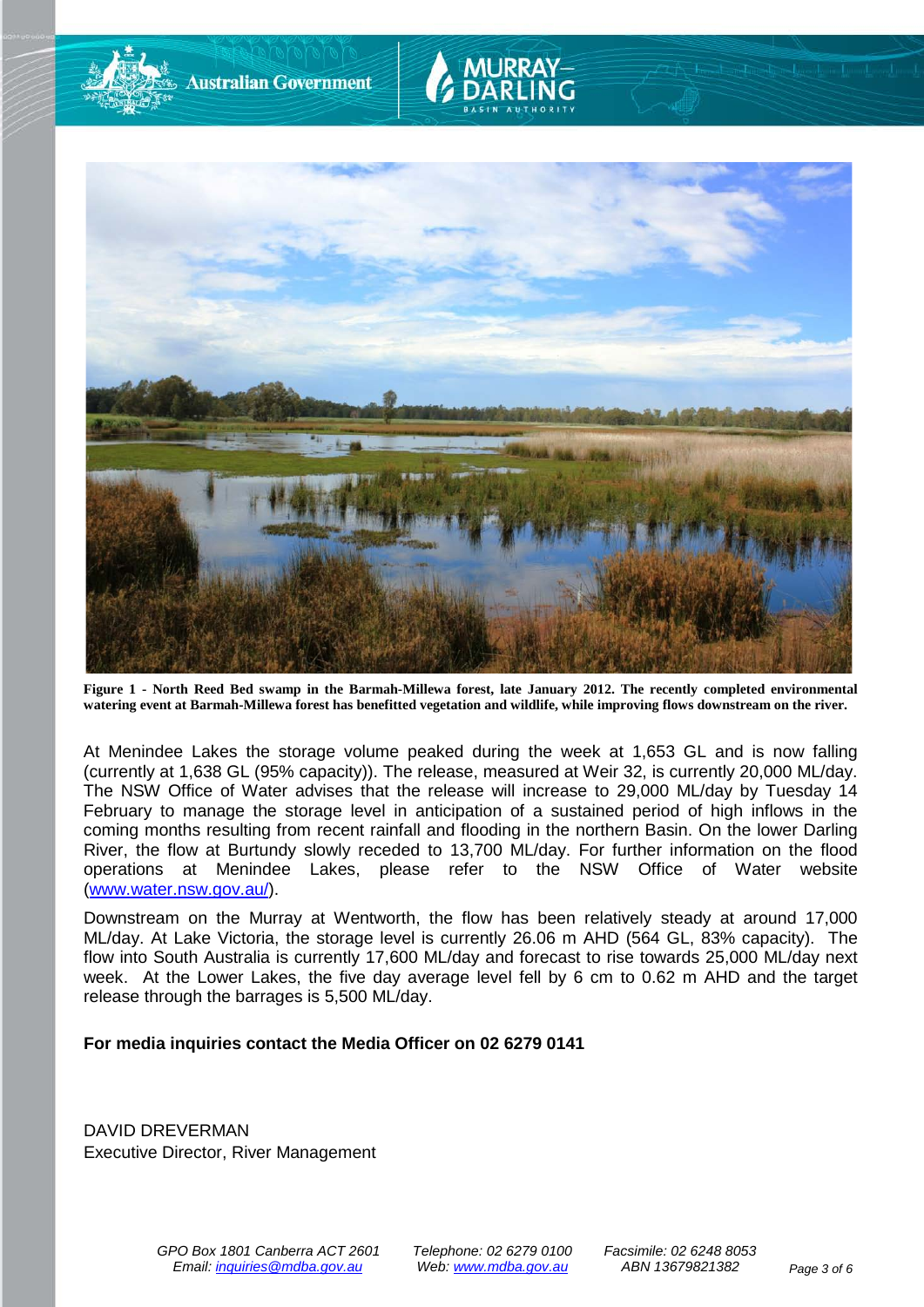



### Water in Storage Week ending Wednesday 08 Feb 2012

| <b>MDBA Storages</b>                      | Full<br>Supply<br>Level | <b>Full Supply</b><br>Volume | Current<br>Current<br>Storage<br>Level |         | Storage | Dead<br>Storage | Active<br>Storage | Change in<br>Total<br>Storage<br>for the<br>Week |  |
|-------------------------------------------|-------------------------|------------------------------|----------------------------------------|---------|---------|-----------------|-------------------|--------------------------------------------------|--|
|                                           | $(m$ AHD)               | (GL)                         | $(m$ AHD)                              | (GL)    | %       | (GL)            | (GL)              | (GL)                                             |  |
| Dartmouth Reservoir                       | 486.00                  | 3856                         | 471.27                                 | 2963    | 77%     | 71              | 2892              | $+3$                                             |  |
| Hume Reservoir                            | 192.00                  | 3 0 0 5                      | 186.80                                 | 2 0 6 3 | 69%     | 23              | 2 0 4 0           | $-32$                                            |  |
| Lake Victoria                             | 27.00                   | 677                          | 26.06                                  | 564     | 83%     | 100             | 464               | $+4$                                             |  |
| Menindee Lakes                            |                         | 1 7 3 1 *                    |                                        | 638     | 95%     | (480#)          | 1 1 5 8           | $+28$                                            |  |
| <b>Total</b>                              |                         | 9 2 6 9                      |                                        | 7 2 2 8 | 78%     | $ -$            | 6 5 5 4           | $+2$                                             |  |
| 76% ^<br><b>Total Active MDBA Storage</b> |                         |                              |                                        |         |         |                 |                   |                                                  |  |

#### **Major State Storages**

| <b>Burriniuck Reservoir</b> | 026     | 781 | 76% |     | 778 |       |
|-----------------------------|---------|-----|-----|-----|-----|-------|
| <b>Blowering Reservoir</b>  | 631     | 322 | 81% | 24  | 298 | $-18$ |
| Eildon<br>r Reservoir       | 3 3 3 4 | N/A | N/A | N/A | N/A | N/A   |
|                             |         |     |     |     |     |       |

\* Menindee surcharge capacity – 2050 GL \*\* All Data is rounded to nearest GL \*\*

# NSW takes control of Menindee Lakes when storage falls below 480 GL, and control reverts to MDBA when storage next reaches 640 GL ^ % of total active MDBA storage

**Snowy Mountains Scheme Snowy diversions for week ending 07 Feb 2012** 

| <b>Storage</b>         | <b>Active Storage</b><br>(GL) | Weekly Change<br>(GL) | Diversion (GL)       | This Week | From 1 May<br>2011 |
|------------------------|-------------------------------|-----------------------|----------------------|-----------|--------------------|
| Lake Eucumbene - Total | N/A                           | N/A                   | Snowy-Murray         | N/A       | N/A                |
| Snowy-Murray Component | N/A                           | N/A                   | Tooma-Tumut          | N/A       | N/A                |
| <b>Target Storage</b>  | N/A                           |                       | <b>Net Diversion</b> | N/A       | N/A                |
|                        |                               |                       | Murray 1 Release     | N/A       | N/A                |

### **Major Diversions from Murray and Lower Darling (GL) \***

| <b>New South Wales</b>    | This Week | From 1 July<br>2011 | Victoria                        | <b>This Week</b> | From 1<br><b>July 2011</b> |
|---------------------------|-----------|---------------------|---------------------------------|------------------|----------------------------|
| Murray Irrig. Ltd (Net)   | 21.0      | 862                 | Yarrawonga Main Channel (net)   | 5.7              | 188                        |
| Wakool Sys Allowance      | 2.8       | 14                  | Torrumbarry System + Nyah (net) | 17.1             | 373                        |
| Western Murray Irrigation | 0.9       | 16                  | Sunraysia Pumped Districts      | 3.6              | 70                         |
| Licensed Pumps            | 4.9       | 134                 | Licensed pumps - GMW (Nyah+u/s) | 5.6              | 37                         |
| Lower Darling             | 10.6      | 149                 | Licensed pumps - LMW            | 10               | 191                        |
| <b>TOTAL</b>              | 40.2      | 1175                | TOTAL                           | 42               | 859                        |

\* Figures derived from estimates and monthly data. Please note that not all data may have been available at the time of creating this report. \*\* All data above is rounded to nearest 100 ML for weekly data and nearest GL for cumulative data\*\*

#### **Flow to South Australia (GL)**

| Flow to South Australia (GL)<br>* Flow to SA will be greater than entitlement for<br>February due to Additional Dilution Flow and water | Entitlement this month<br>Flow this week<br>Flow so far this month | $194.0*$<br>115.4<br>130.5 | (16 500 ML/day) |
|-----------------------------------------------------------------------------------------------------------------------------------------|--------------------------------------------------------------------|----------------------------|-----------------|
| trades to SA.                                                                                                                           | Flow last month                                                    | 543.1                      |                 |
| 0.11100                                                                                                                                 |                                                                    |                            |                 |

### **Salinity (EC) (microSiemens/cm at 25o C)**

|                         | Current | Average over the last week | Average since 1 August 2011 |
|-------------------------|---------|----------------------------|-----------------------------|
| Swan Hill               | 110     | 100                        | 130                         |
| Euston                  | 130     | 120                        | 130                         |
| <b>Red Cliffs</b>       | 160     | 170                        | 130                         |
| Merbein                 | 190     | 190                        | 130                         |
| Burtundy (Darling)      | 330     | 330                        | 380                         |
| Lock 9                  | 270     | 270                        | 180                         |
| Lake Victoria           | 210     | 220                        | 200                         |
| Berri                   | 330     | 320                        | 260                         |
| Waikerie                |         |                            |                             |
| Morgan                  | 320     | 330                        | 280                         |
| Mannum                  | 420     | 420                        | 300                         |
| Murray Bridge           | 430     | 400                        | 350                         |
| Milang (Lake Alex.)     | 570     | 530                        | 510                         |
| Poltalloch (Lake Alex.) | 550     | 510                        | 340                         |
| Meningie (Lake Alb.)    | 4 9 20  | 4 8 4 0                    | 5 3 7 0                     |
| Goolwa Barrages         | 1740    | 980                        | 1 2 9 0                     |

*GPO Box 1801 Canberra ACT 2601 Telephone: 02 6279 0100 Facsimile: 02 6248 8053 Email: [inquiries@mdba.gov.au](mailto:inquiries@mdba.gov.au) Web: [www.mdba.gov.au](http://www.mdba.gov.au/) ABN 13679821382 Page 4 of 6*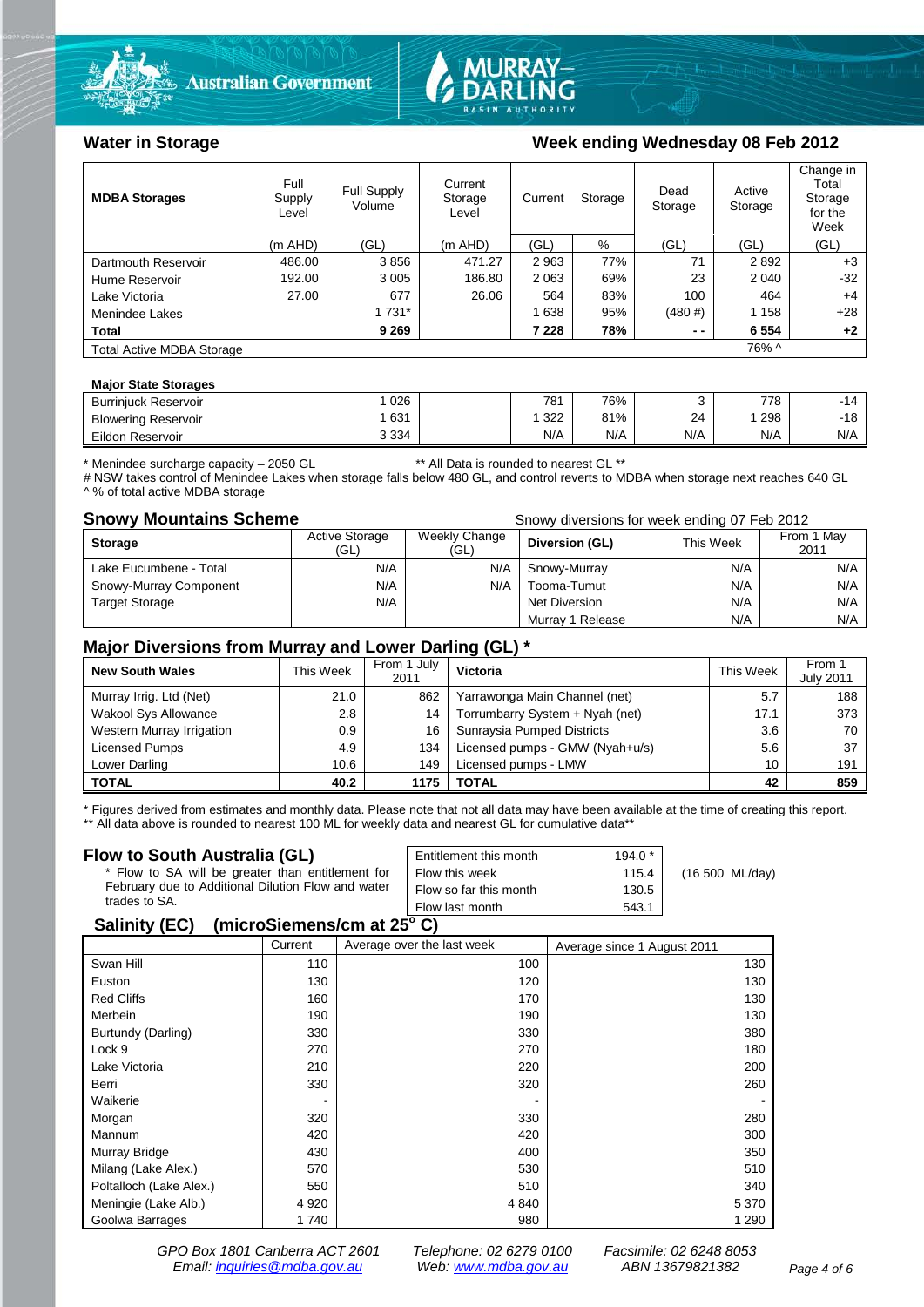



### River Levels and Flows **Week ending Wednesday 08 Feb 2012**

| (m AHD)<br><b>River Murray</b><br>(m)<br>local(m)<br>(ML/day)         |              |          |          |
|-----------------------------------------------------------------------|--------------|----------|----------|
|                                                                       |              | (ML/day) | (ML/day) |
| Khancoban                                                             | F<br>960     | 970      | 2 4 3 0  |
| 1.34<br>4.0<br>207.86<br>Jingellic                                    | F<br>2 0 9 0 | 3 0 4 0  | 3610     |
| 4.2<br>1.44<br>218.33<br>Tallandoon ( Mitta Mitta River )             | F<br>580     | 650      | 1580     |
| 5.5<br>2.55<br>156.18<br>Heywoods                                     | S<br>9 4 0 0 | 8 6 3 0  | 13 210   |
| <b>Doctors Point</b><br>5.5<br>2.58<br>151.05                         | S<br>9860    | 9440     | 14 080   |
| 4.3<br>1.54<br>148.98<br>Albury                                       |              |          |          |
| 2.38<br>3.8<br>128.40<br>Corowa                                       | 9590<br>R    | 9690     | 14 560   |
| 1.25<br>116.29<br>6.4<br>Yarrawonga Weir (d/s)                        | F<br>6930    | 8 3 9 0  | 8 3 2 0  |
| Tocumwal<br>1.92<br>105.76<br>6.4                                     | F<br>7 2 5 0 | 8510     | 7930     |
| Torrumbarry Weir (d/s)<br>7.3<br>1.85<br>80.40                        | F<br>5 5 8 0 | 5650     | 5690     |
| 4.5<br>64.07<br>Swan Hill<br>1.15                                     | F<br>4770    | 4 9 3 0  | 4 9 6 0  |
| 2.78<br>51.90<br><b>Wakool Junction</b><br>8.8                        | S<br>7560    | 7 5 20   | 7620     |
| Euston Weir (d/s)<br>8.8<br>1.35<br>43.19                             | R<br>5 9 8 0 | 5740     | 5830     |
| Mildura Weir (d/s)                                                    | F<br>5 500   | 5 600    | 5 6 4 0  |
| 7.3<br>3.72<br>Wentworth Weir (d/s)<br>28.48                          | S<br>16910   | 16890    | 17 080   |
| <b>Rufus Junction</b><br>4.91<br>21.84                                | R<br>16790   | 15 640   | 14 270   |
| Blanchetown (Lock 1 d/s)<br>1.11<br>$\blacksquare$                    | S<br>13 940  | 13890    | 12 600   |
|                                                                       |              |          |          |
| <b>Tributaries</b>                                                    |              |          |          |
| Kiewa at Bandiana<br>2.7<br>1.23<br>154.46                            | R<br>890     | 1 0 2 0  | 1 0 1 0  |
| Ovens at Wangaratta<br>11.9<br>8.09<br>145.77                         | F<br>930     | 1 1 7 0  | 1 0 0 0  |
| Goulburn at McCoys Bridge<br>9.0<br>1.73<br>93.15                     | F<br>1 3 2 0 | 1 300    | 1 4 3 0  |
| Edward at Stevens Weir (d/s)<br>0.71<br>80.48                         | F<br>450     | 760      | 750      |
| <b>Edward at Liewah</b><br>1.85<br>57.23                              | F<br>1 1 7 0 | 1 3 1 0  | 1 400    |
| Wakool at Stoney Crossing<br>1.47<br>54.97                            | 470<br>R.    | 440      | 310      |
| 5.0<br>Murrumbidgee at Balranald<br>1.90<br>57.86                     | 1 4 3 0<br>R | 1 0 4 0  | 360      |
| Barwon at Mungindi<br>7.35                                            | S<br>17 300  | 13820    | 3600     |
| Darling at Bourke<br>8.08<br>۰<br>$\blacksquare$                      | R<br>23 200  | 22 040   | 26 500   |
| Darling at Burtundy Rocks<br>6.09<br>$\blacksquare$<br>$\blacksquare$ | F<br>13 650  | 13 930   | 14 200   |

Natural Inflow to Hume 6 820 6 820 6 820 6 820 6 820 6 820 6 820 6 820 6 820 6 820 6 820 6 820 6 820 6 820 6 8

(i.e. Pre Dartmouth & Snowy Mountains scheme)

**Weirs and Locks** Pool levels above or below Full Supply Level (FSL)

| <b>Murray</b>      | FSL (m AHD) | u/s     | d/s            |                       | FSL (m AHD) | u/s     | d/s     |
|--------------------|-------------|---------|----------------|-----------------------|-------------|---------|---------|
| Yarrawonga         | 124.90      | $-0.10$ | $\sim$         | No. 7 Rufus River     | 22.10       | $+0.09$ | $+2.52$ |
| No. 26 Torrumbarry | 86.05       | $+0.00$ | $\sim$         | No. 6 Murtho          | 19.25       | $+0.04$ | $+0.82$ |
| No. 15 Euston      | 47.60       | $-0.01$ | $\blacksquare$ | No. 5 Renmark         | 16.30       | $-0.01$ | $+0.62$ |
| No. 11 Mildura     | 34.40       | $-0.04$ | $+0.10$        | No. 4 Bookpurnong     | 13.20       | $-0.03$ | $+1.58$ |
| No. 10 Wentworth   | 30.80       | $+0.04$ | $+1.08$        | No. 3 Overland Corner | 9.80        | $-0.07$ | $+0.81$ |
| No. 9 Kulnine      | 27.40       | $+0.00$ | $+0.35$        | No. 2 Waikerie        | 6.10        | $+0.00$ | $+0.91$ |
| No. 8 Wangumma     | 24.60       | $+0.05$ | $+0.67$        | No. 1 Blanchetown     | 3.20        | $+0.01$ | $+0.36$ |

#### **Lower Lakes FSL = 0.75 m AHD**

Lake Alexandrina average level for the past 5 days (m AHD) 0.62

| <b>Barrages</b><br><b>Fishways at Barrages</b> |              |               |            |           |               |
|------------------------------------------------|--------------|---------------|------------|-----------|---------------|
|                                                | Openings     | Level (m AHD) | No. Open   | Rock Ramp | Vertical Slot |
| Goolwa                                         | 128 openings |               | All closed |           | Open          |
| Mundoo                                         | 26 openings  | 0.63          |            | -         |               |
| <b>Boundary Creek</b>                          | 6 openings   |               |            |           |               |
| Ewe Island                                     | 111 gates    |               | J          |           |               |
| Tauwitchere                                    | 322 gates    | 0.67          | 13         | Open      | Open          |

AHD = Level relative to Australian Height Datum, i.e. height above sea level